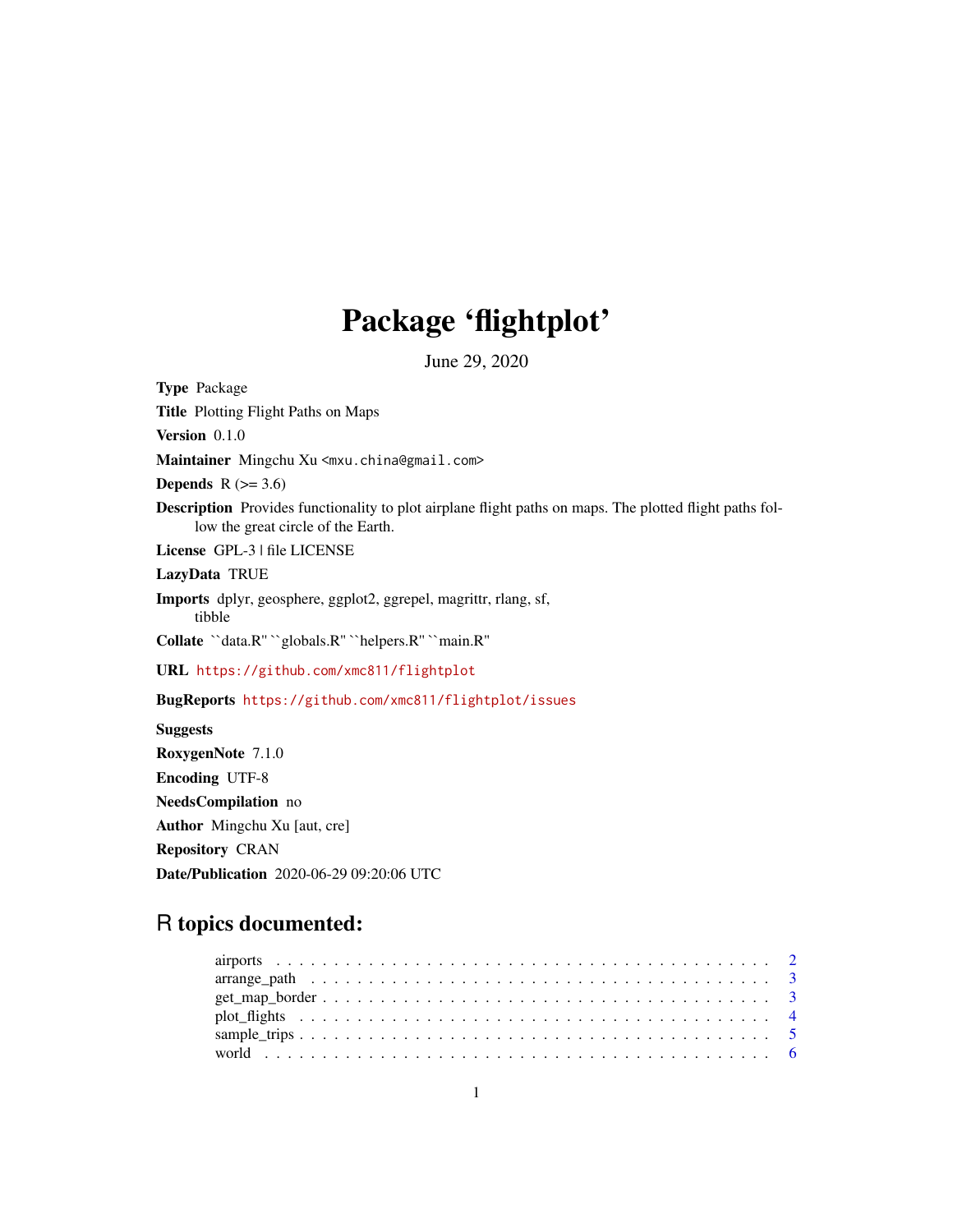#### <span id="page-1-0"></span>2 airports

#### **Index** [7](#page-6-0) **7**

#### Description

A dataframe with basic information of airports all over the world

#### Usage

airports

#### Format

Dataframe

ID Unique OpenFlights identifier for this airport.

Name Name of airport. May or may not contain the City name.

City Main city served by airport. May be spelled differently from Name.

Country Country or territory where airport is located. See Countries to cross-reference to ISO 3166-1 codes.

IATA 3-letter IATA code. Null if not assigned/unknown.

ICAO 4-letter ICAO code. Null if not assigned.

Latitude Decimal degrees, usually to six significant digits. Negative is South, positive is North.

Longtitude Decimal degrees, usually to six significant digits. Negative is West, positive is East.

Altitude In feet.

- Timezone Hours offset from UTC. Fractional hours are expressed as decimals, eg. India is 5.5.
- DST Daylight savings time. One of E (Europe), A (US/Canada), S (South America), O (Australia), Z (New Zealand), N (None) or U (Unknown).

TZName Timezone in ["tz" \(Olson\) format,](http://en.wikipedia.org/wiki/Tz_database) eg. "America/Los\_Angeles".

- Type Type of the airport. Value "airport" for air terminals, "station" for train stations, "port" for ferry terminals and "unknown" if not known. In airports.csv, only type=airport is included.
- Source Source of this data. "OurAirports" for data sourced from [OurAirports,](http://ourairports.com/data/) "Legacy" for old data not matched to OurAirports (mostly DAFIF), "User" for unverified user contributions.

#### Source

<https://github.com/jpatokal/openflights/blob/master/data/airports.dat>

#### Examples

airports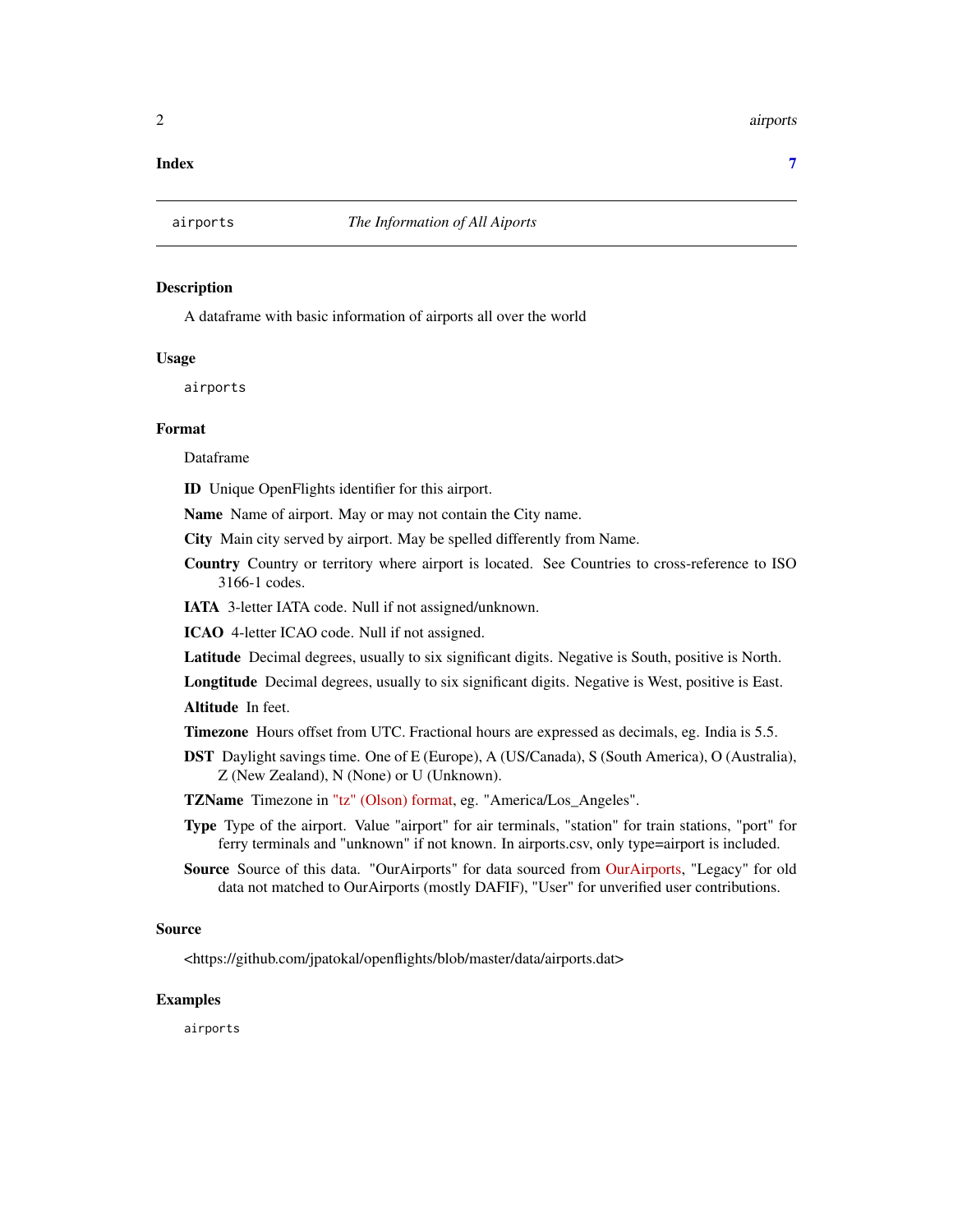<span id="page-2-0"></span>

#### Description

Helper function to reorder the values in the input flight dataframe.

#### Usage

```
arrange_path(df)
```
#### Arguments

df A two-column dataframe - The start and end airports of flights.

#### Value

A two-column dataframe

#### Examples

arrange\_path(sample\_trips)

get\_map\_border *Helper function to calculate the coordinate limits of map border*

#### Description

Since the world map is huge, and flights are usually drawn in a relatively small area, the map needs to be cropped based on the coordinates of airports used. This function generates the coordinate limits of the cropped map.

#### Usage

```
get_map\_border(v, type = c("long", "lat"), padding\_ratio = 0.1)
```
#### Arguments

| v    | A double numeric vector - vector of longtitudes/latitudes.                           |
|------|--------------------------------------------------------------------------------------|
| type | A string - "long" or "lat". It indicates whether longtitudes or latitudes are input. |
|      | padding ratio A double number - 0 to 1. The padding ratio is defined as              |
|      | padding / (maximum - minimum)                                                        |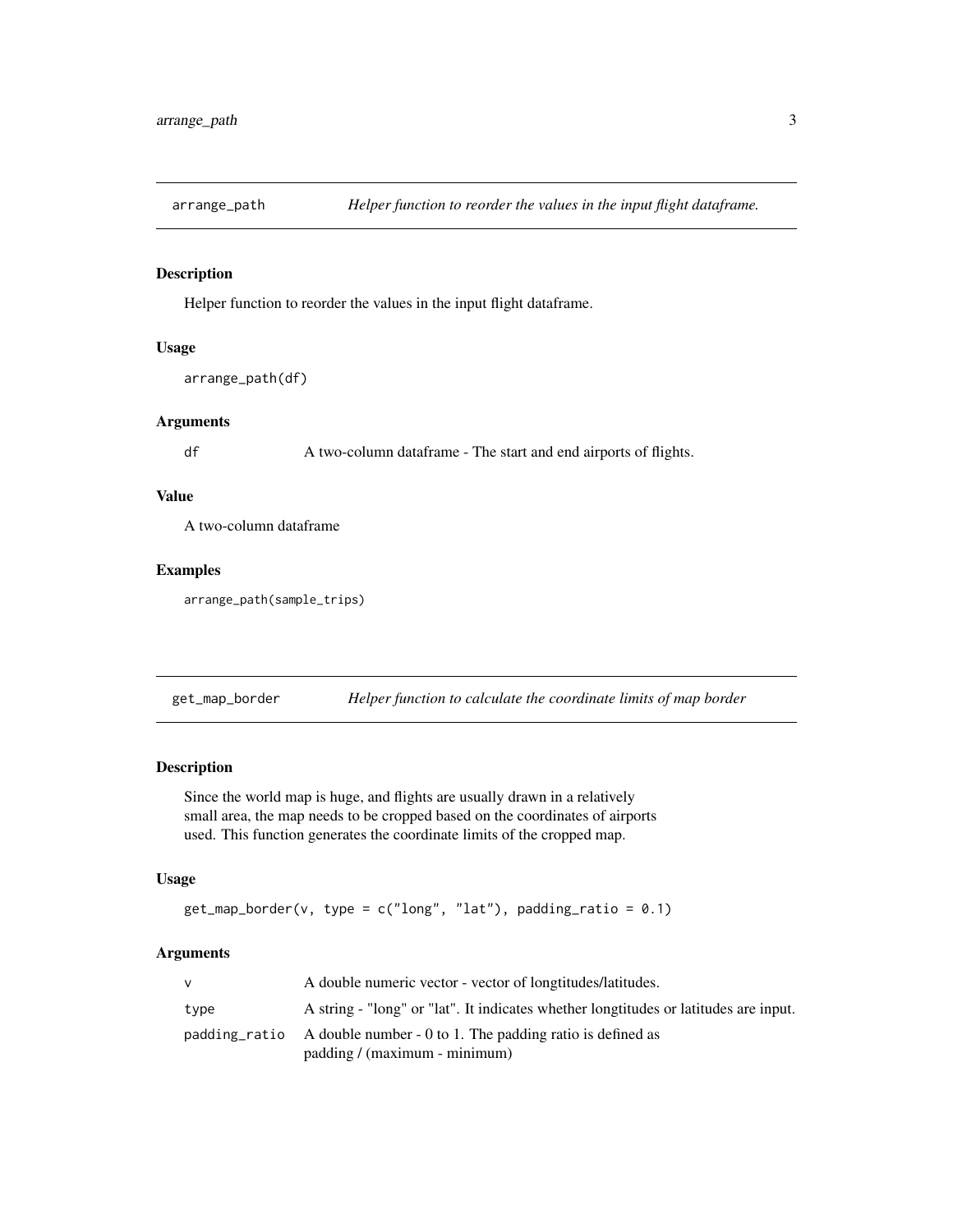#### <span id="page-3-0"></span>Value

A two-column dataframe

#### Examples

```
get_map_border(c(-20,30,60,85), type = "lat")
get_map\_border(c(-10, 0, 10, 40), type = "long", padding\_ratio = 0.2)
```
plot\_flights *The main function to plot flight paths*

#### Description

The plot\_flights function use 'ggplot2' to plot flight paths on a world map. The flight path follow the great circle of the Earth, which is computed by 'geosphere'. The function also provides extended functionalities including coloring and cropping.

Since 'ggplot2' is used, additional plotting parameters can be easily added to the result.

#### Usage

```
plot_flights(
  trips,
  crop = TRUE,land\_color = "#f6e8c3",water_color = "aliceblue",
  dom_color = "#3288bd",
  int\_color = "#d53e4f",
  alpha = 0.5,
  times_as_thickness = TRUE
)
```
#### Arguments

| trips       | A two-column data frame - The start and end airports of flights. The first column<br>should be the start airports, and the second column the end airports. The airport<br>value should be IATA airport code. The column names can be any valid names.                                                                                                                               |
|-------------|-------------------------------------------------------------------------------------------------------------------------------------------------------------------------------------------------------------------------------------------------------------------------------------------------------------------------------------------------------------------------------------|
| crop        | A logical value or a string - Whether the map should be cropped or not and by<br>which preset the map is cropped. If FALSE, the whole world map is plotted; if<br>TRUE, the map will be cropped based on the airport coordinates. It also accepts<br>certain strings as presets:<br>"NA": North America.<br>"48States": The contiguous United States.<br>The default value is TRUE. |
| land_color  | A string - the color used for land. Default value is "#f6e8c3".                                                                                                                                                                                                                                                                                                                     |
| water_color | A string - the color used for earth. Default value is "aliceblue".                                                                                                                                                                                                                                                                                                                  |
|             |                                                                                                                                                                                                                                                                                                                                                                                     |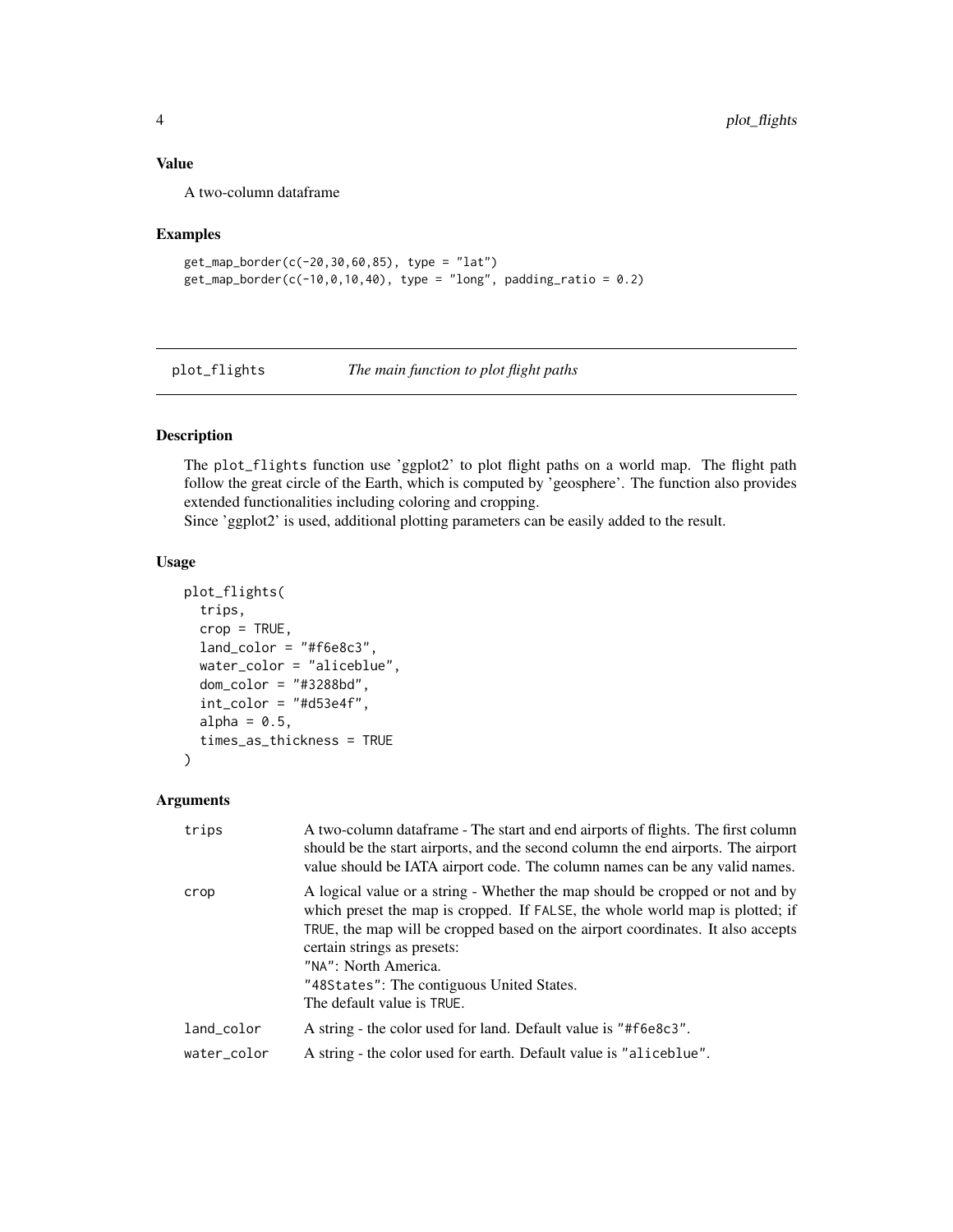## <span id="page-4-0"></span>sample\_trips 5

| dom_color          | A string - the color used for domestic flights. Default value is "#3288bd".                                                                |
|--------------------|--------------------------------------------------------------------------------------------------------------------------------------------|
| int_color          | A string - the color used for international flights. Default value is "#d53e4f".                                                           |
| alpha              | A double number - 0 to 1. The transparency (alpha) of flight paths. Default<br>value is $0.5$ .                                            |
| times_as_thickness |                                                                                                                                            |
|                    | A logical value - whether the times of flights are used as a estheic mappings for<br>the thickness of flight paths. Default value is TRUE. |

#### Value

A plot

## Examples

plot\_flights(sample\_trips[1:20,])

sample\_trips *Sample Trip Dataset*

## Description

A two-column dataframe with start and end airports of flights. The dataframe can be readily used as input for the main plot function.

#### Usage

sample\_trips

#### Format

Dataframe

Departure IATA code for departure airports

Arrival IATA code for arrival airports.

## Examples

sample\_trips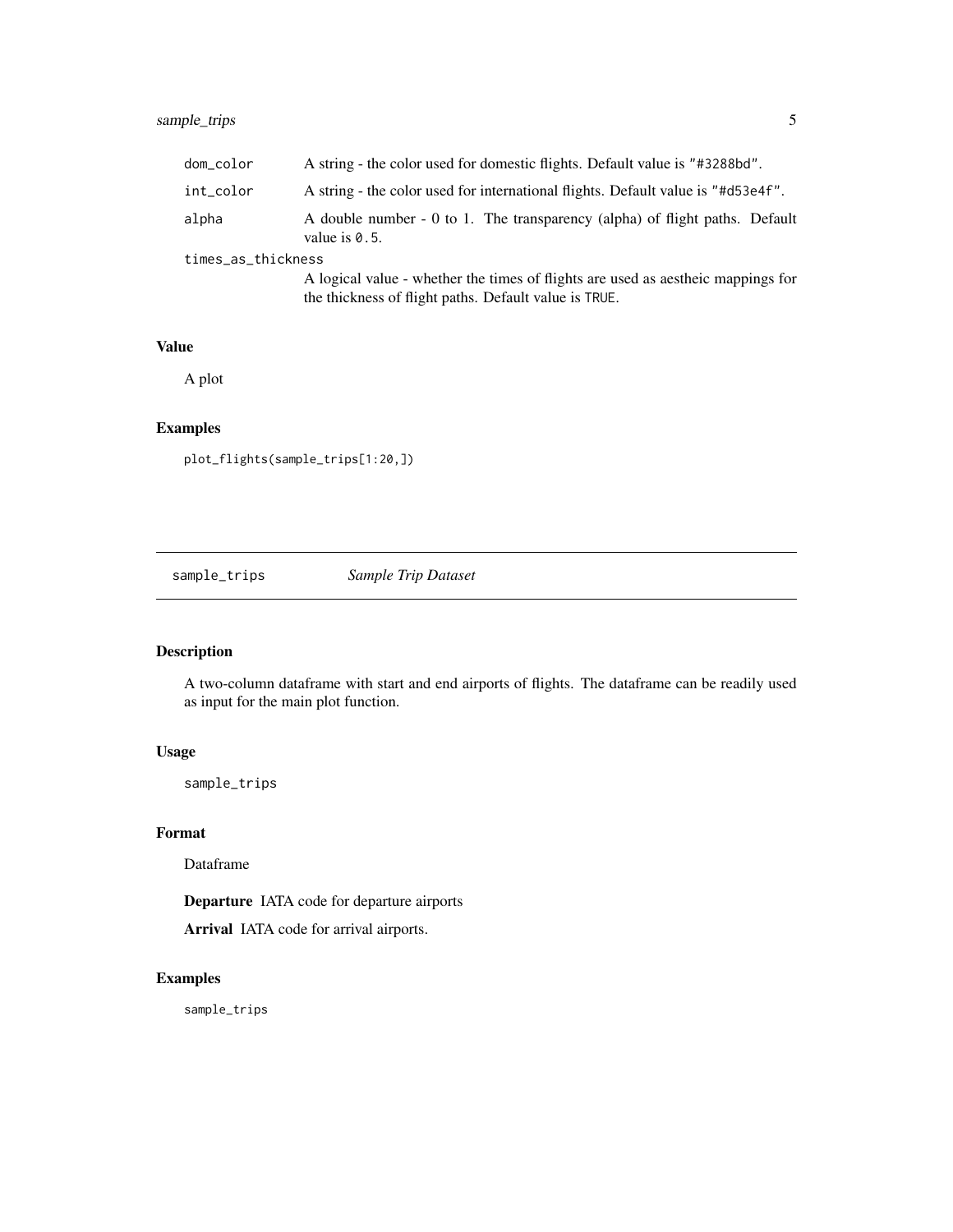<span id="page-5-0"></span>

## Description

A simple feature dataframe generated from world land and earth shapefile.

#### Usage

world

## Format

A simple feature dataframe.

#### Source

<https://www.naturalearthdata.com/downloads/50m-physical-vectors/50m-land/>

## Examples

sf::st\_as\_sf(world)